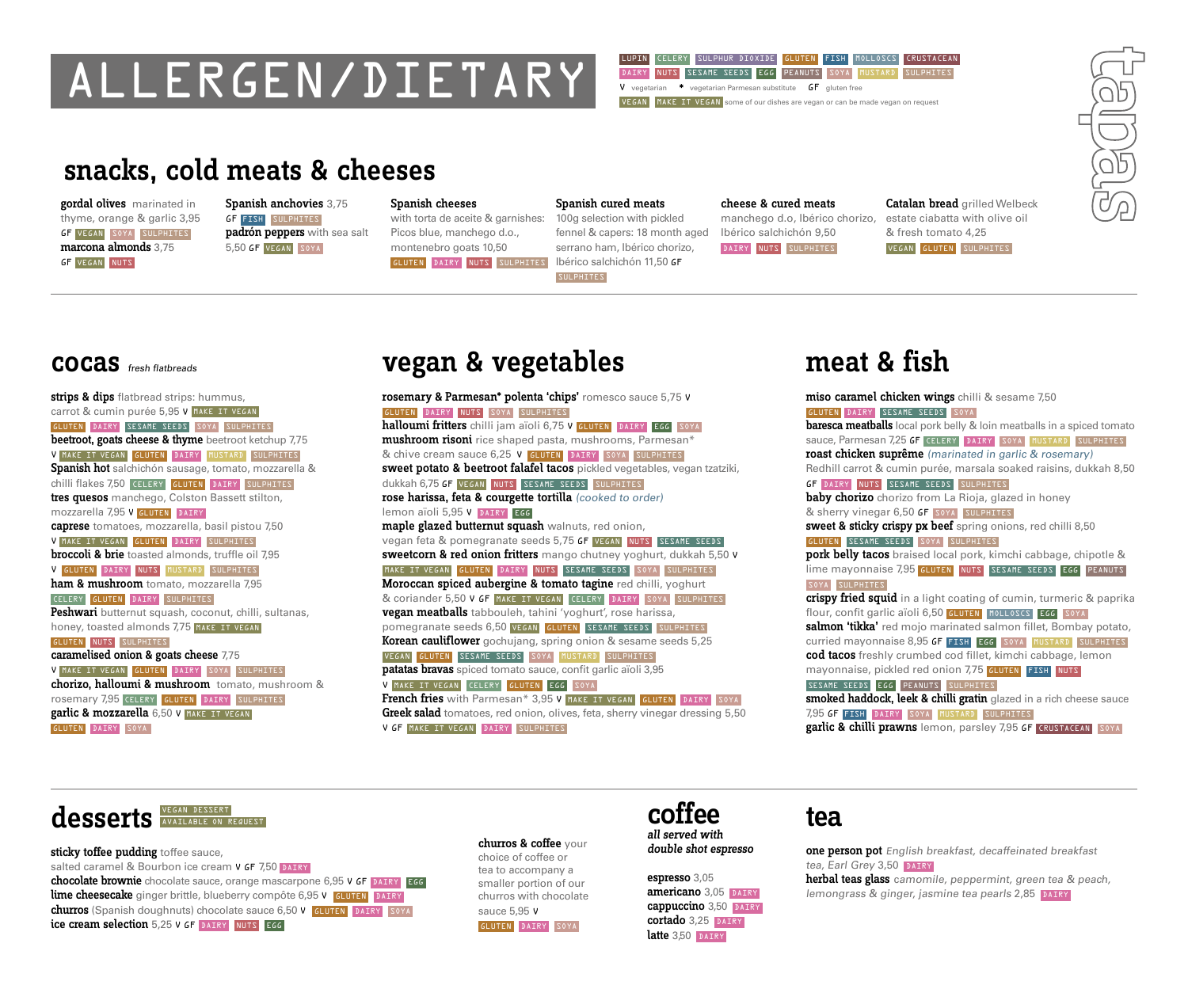## soft drinks

limonata 2,95 VEGAN aranciata 2,95 VEGAN fresh juices 3.15 VEGAN coca cola 3,25 / diet coke 3,15 VEGAN organic ginger beer 3,50 VEGAN elderflower pressé 3,50 VEGAN

## sangria

classic red wine, brandy, orange liqueur, orange juice, fresh orange & lemon glass 7,60 / carafe 17,95 VEGAN SULPHITES

#### raspberry & limoncello

white wine, gin, limoncello, apple juice, raspberry purée, fresh lemon glass 7,60 / carafe 17,95 VEGAN SULPHITES

#### mango & passion fruit white wine, gin, mango purée, passion fruit, orange juice, fresh lime glass 7,60 / carafe 17,95 VEGAN SULPHITES mixed berry rosé wine,

mocktails

watermelon cooler watermelon, almond, fresh lime 3,65 VEGAN NUTS lychee-colada coconut milk, lychee, fresh lime 3,65 VEGAN cherry spritz cherry, lemon, basil, soda 3,65 VEGAN

blackcurrant liqueur, cranberry juice, raspberry purée, berries glass 7,60 / carafe 17,95 VEGAN SULPHITES

## gin tonica 35ml blended with fever tree tonic

gin xoriguer **Menorca**

a cult gin from Mahón and the only gin along with Plymouth to have a designation of origin, served with fresh lemon 6,75 SULPHITES

#### tanqueray flor de Sevilla **London**

made with bittersweet Seville oranges to deliver fruitful and zesty taste; served with a squeezing wedge of orange 7,50 VEGAN

nordes atlantic **Galicia, Spain** made with an albariño-grape-based spirit and Galician botanicals such as samphire, eucalyptus and lemon verbena; garnished with citrus 8,25 **SULPHITES** 

## ALLERGEN/DIETARY

LUPIN CELERY SULPHUR DIOXIDE GLUTEN FISH MOLLOSCS CRUSTACEAN DAIRY NUTS SESAME SEEDS EGG PEANUTS SOYA MUSTARD SULPHITES V vegetarian \* vegetarian Parmesan substitute

GF gluten free VEGAN MAKE IT VEGAN some of our dishes

are vegan or can be made vegan on request

puerto de indias peach gin **Seville, Spain** peach, orange and

elderflower gin garnished with lemon & orange 6,95 VEGAN

#### puerto de indias strawberry gin **Seville, Spain**

created by mistake in the oldest distillery in Seville which dates back to 1880; garnished with strawberries & basil 7,50 VEGAN

#### mascaró gin 9

**Vilafranca, Spain** double distilled with one botanical: wild juniperproof that simple can be beautiful; garnished with fresh lime 7,75 SULPHITES

## jerez

fino dry, light, crisp 50ml 3,65 VEGAN SULPHITES

amontillado aged fino, nutty 50ml 3,95 VEGAN SULPHITES

pedro ximénez luscious & sweet 50ml 5,65 **SULPHITES** 

## beer & cider beer white wine

leon 4.0% **Staffordshire** craft lager, brewed by freedom pint 5,10 / half 2,55 VEGAN GLUTEN

mahou 5.1% Madrid pint 5,75 / half 2,90 VEGAN GLUTEN

camden pale ale 4.0% **London** pint 5,60 / half 2,80 VEGAN GLUTEN

estrella damm daura 5.4% **Barcelona** award winning gluten free pilsner 330ml 4,80 VEGAN

maeloc 4.5% **Galicia** refreshing dry cider 330ml 4,65 VEGAN SULPHITES

cider mayador 4.1% **Castilla y Leon** light & clean medium cider 330ml 4,10 SULPHITES

brewdog nanny state 0.5% **Ellon** 330ml 3,50 VEGAN GLUTEN

san miguel 0.0% **Madrid** 330ml 3,50 VEGAN GLUTEN

## digestivo

#### melody crema catalana

this authentic Catalan cream liqueur is an excellent alternative to Baileys; served over ice 50ml 3,95 DAIRY EGG

Spanish brandy fernando de castilla reserva

25ml 4,05 VEGAN SULPHITES peinado gran reserva 20 yrs oak-matured in sherry cask 25ml 7,95 VEGAN SULPHITES peinado gran reserva 100 yrs ultra-premium brandy from the oldest distillery in Spain 25ml 12,95 VEGAN

## vermut

classic Catalan apéritif, served over ice with citrus. add lemonade for 1,20

#### **rojo** red vermouth 3,75 SULPHITES

**blanco** white vermouth made with over 20 botanicals 3,75 SULPHITES

reserva aged for nine months in oak 4,05 SULPHITES

BIN 13

verdejo organic

interlaced with plums & pears bottle 23,95 VEGAN SULPHITES

Ramón Bilbao, Spain 12.5%

BIN 15 chardonnay Vintae, Spain 12.5% an exotic Spanish chardonnay; a juicy mouthful of tropical fruits

bottle 25,95 VEGAN SULPHITES

bottle 27,95 VEGAN SULPHITES

BIN 23 sangiovese Vina Falerñia, Chile 14% northern Chile's take on

#### BIN 9 house white

Príncipe De Viana 12% delicate, crisp & refreshing bottle 19,50 175ml 5,50 / 250ml 7,50 VEGAN SULPHITES

#### BIN 11 pinot grigio

Sartori, Italy 12% bottle 21,95 175ml 6,15 / 250ml 8,15 VEGAN SULPHITES

#### BIN 12 sauvignon blanc Viñamar, Chile 12.5% bottle 23,50 / 175ml 6,50 /

250ml 8,50 SULPHITES

## red wine

#### BIN 20 house red

Príncipe De Viana, Spain 13.5% tempranillo, the grape of Rioja; warm mellow & comforting bottle 19,50

VEGAN SULPHITES

#### BIN 22 merlot

250ml 8,35 SULPHITES

Trapiche, Argentina 13.5% bottle 27,50 VEGAN SULPHITES

bottle 26,95

175ml 7,40 / 250ml 9,95 VEGAN SULPHITES

BIN 26 malbec

## rosé wine

#### BIN 40 rama rosado

cava

Bodegas Covinas, Spain 12% a delicate blend of garnacha & bobal; red fruits with a snap of acidity bottle 19,95 175ml 5,75 / 250ml 7,75 VEGAN SULPHITES

BIN 1 cava Pere Ventura, Spain 11.5% smart, fresh cava bottle 26.95 / 125ml 6,25 SULPHITES

## BIN 2 cava rosado

Pere Ventura, Spain 11.5% lively pink cava bottle 30,50 SULPHITES

#### Bodegas Verum, Spain 12.5% BIN 17 sauvignon blanc

bright hay & fennel flavours Yealands, NZ 13% single vineyard; serious premium sauvignon from Marlborough bottle 32,00 VEGAN SULPHITES

#### BIN 14 rioja blanco BIN 18 albariño

'Alba Martin' Martin Codax, Spain 12.5% flavours of ripe lemons & peach; stunning wine bottle 34,00 VEGAN SULPHITES

#### BIN 19 assyrtiko

Ktima Kir-Yianni, Greece 13% the classic Greek assertiko grape, sauvignion-esque & truly delicious bottle 35,00 VEGAN SULPHITES

#### BIN 27 crianza

Bodegas Añadas, Spain 14% rich & powerful crianza from Navarra; merlot-tempranillo blend offering generous red fruit and a touch of spice bottle 28,95

#### VEGAN SULPHITES

BIN 28 monastrell Juan Gil, Spain 14.5% monastrell (mourvèdre in the Rhone) offers intense yet soft dark fruit and pepper bottle 31,50

VEGAN SULPHITES

#### VEGAN SULPHITES

BIN 29

SULPHITES

BIN 30 syrah Quinta Do Crasto, Portugal 14.5% Crasto's flagship syrah (shiraz), brimming with berries and perfumed with clove, cinnamon and vanilla bottle 42,00

garnacha organic Terra Alta, Spain 13.5% silky & vibrant garnacha from master sommelier turned winemaker Franck Massard bottle 34,00

BIN 42 rioja rosado

Sierra Cantabria, Spain 13% Cantabria, one of the most iconic estates in Rioja offers a delightful red berry, pomegranate & fennel flavoured rosé: elegant & sophisticated bottle 31,50

VEGAN SULPHITES

## BIN 4

cava gran reserva Pere Ventura, Spain 11.5%

full bodied, intense & aromatic; seriously good bottle 45,00 **SULPHITES** 

**SZTOUL** 

175ml 5,50 / 250ml 7,50 juicy Chianti: full of black cherry, red berries and a touch of vanilla bottle 23,95 VEGAN SULPHITES BIN 25 rioja Ramón Bilbao, Spain 14%

Viñamar, Chile 13.5% bottle 22,50 / 175ml 6,25 /

BIN 41 malbec rosé Santa Ana, Argentina 12.5% a

cherry red, intense malbec rosé; strawberries & plums bursting from the glass bottle 24,95 VEGAN SULPHITES

### BIN 3 cava

VEGAN SULPHITES

Terra Alta, Spain 11.5% master sommelier & winemaker's Franck Massards' signature cava; fresh green apples, a lemon & lime twist and hint of honeysuckle; artisan & crafted bottle 35,00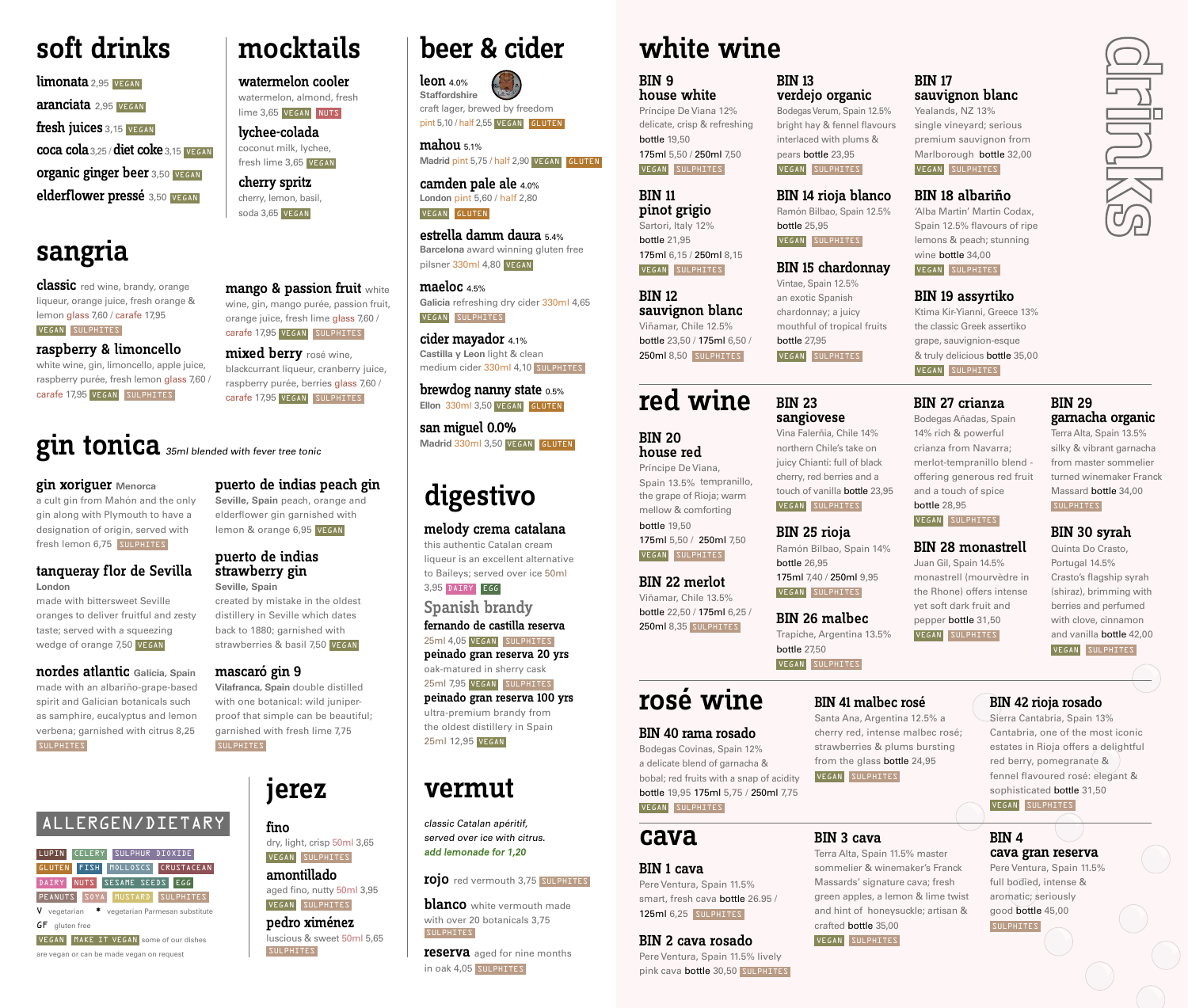# ALLERGEN/DIETARY<br>LUPIN CELERY SULPHUR DIOXIDE GLUTEN FISH MOLLOSCS CRUSTACEAN





# menú del día 14,95

your choice of Catalan bread or marinated olives, plus two tapas & one side

## meat & fish

miso caramel chicken wings chilli & sesame GLUTEN DAIRY SESAME SEEDS SOYA **baresca meatballs** local pork belly & loin meatballs in a spiced tomato sauce, Parmesan GF CELERY DAIRY SOYA MUSTARD SULPHITES lamb koftas minced lamb shoulder skewers, Redhill carrot & cumin purée, dukkah GF DAIRY NUTS SESAME SEEDS SULPHITES chicken, chorizo & prawn paella GF CELERY CRUSTACEAN SULPHITES baby chorizo chorizo from La Rioja, glazed in honey & sherry vinegar GF SOYA SULPHITES Spanish hot coca (flatbread) salchichón sausage, tomato, mozzarella & chilli flakes CELERY GLUTEN DAIRY SULPHITES sweet & sticky crispy px beef spring onions, red chilli 1,50 supplement GLUTEN SESAME SEEDS SOYA SULPHITES pork belly tacos braised local pork, kimchi cabbage, chipotle & lime mayonnaise GLUTEN NUTS SESAME SEEDS EGG PEANUTS SOYA SULPHITES crispy fried squid in a light coating of cumin, turmeric & paprika flour, confit garlic aïoli GLUTEN MOLLOSCS EGG SOYA salmon 'tikka' red mojo marinated salmon fillet, Bombay potato, curried mayonnaise GF FISH EGG SOYA MUSTARD SULPHITES cod tacos freshly crumbed cod fillet, kimchi cabbage, lemon mayonnaise, pickled red onion GLUTEN FISH NUTS SESAME SEEDS EGG PEANUTS SULPHITES garlic & chilli prawns lemon, parsley GF 1,50 supplement CRUSTACEAN SOYA

## vegan & vegetables

rosemary & Parmesan\* polenta 'chips' romesco sauce <sup>V</sup> GLUTEN DAIRY NUTS SOYA SULPHITES halloumi fritters chilli jam aïoli V 0,50 supplement GLUTEN DAIRY EGG SOYA caprese coca (flatbread) tomatoes, mozzarella, basil pistou MAKE IT VEGAN GLUTEN DAIRY SULPHITES Peshwari coca (flatbread) butternut squash, coconut, chilli, sultanas, honey, toasted almonds MAKE IT VEGAN GLUTEN NUTS SULPHITES mushroom risoni rice shaped pasta, mushrooms, Parmesan\* & c hive cream sauce V GLUTEN DAIRY SOYA SULPHITES rose harissa, feta & courgette tortilla (cooked to order) lemon aïoli <sup>V</sup> DAIRY EGG maple glazed butternut squash walnuts, red onion, vegan feta & pomegranate seeds **GF** VEGAN NUTS SESAME SEEDS sweet potato & beetroot falafel tacos pickled vegetables, vegan tzatziki, dukkah GF VEGAN NUTS SESAME SEEDS SULPHITES sweetcorn & red onion fritters mango chutney yoghurt, dukkah v MAKE IT VEGAN GLUTEN DAIRY NUTS SESAME SEEDS SOYA SULPHITES Moroccan spiced aubergine & tomato tagine red chilli, yoghurt & coriander V MAKE IT VEGAN CELERY DAIRY SOYA SULPHITES vegan meatballs tabbouleh, tahini 'yoghurt', rose harissa, pomegranate seeds VEGAN GLUTEN SESAME SEEDS SULPHITES

## sides

patatas bravas spiced tomato sauce, confit garlic aïoli v MAKE IT VEGAN CELERY GLUTEN EGG SOYA French fries with Parmesan\* V MAKE IT VEGAN GLUTEN DAIRY SOYA Greek salad tomatoes, red onion, olives, feta, sherry vinegar dressing V MAKE IT VEGAN DAIRY SULPHITES Korean cauliflower gochujang, spring onion & sesame seeds VEGAN GLUTEN SESAME SEEDS SOYA MUSTARD SULPHITES sautéed green vegetables sesame & chilli dressing GF VEGAN SESAME SEEDS SOYA